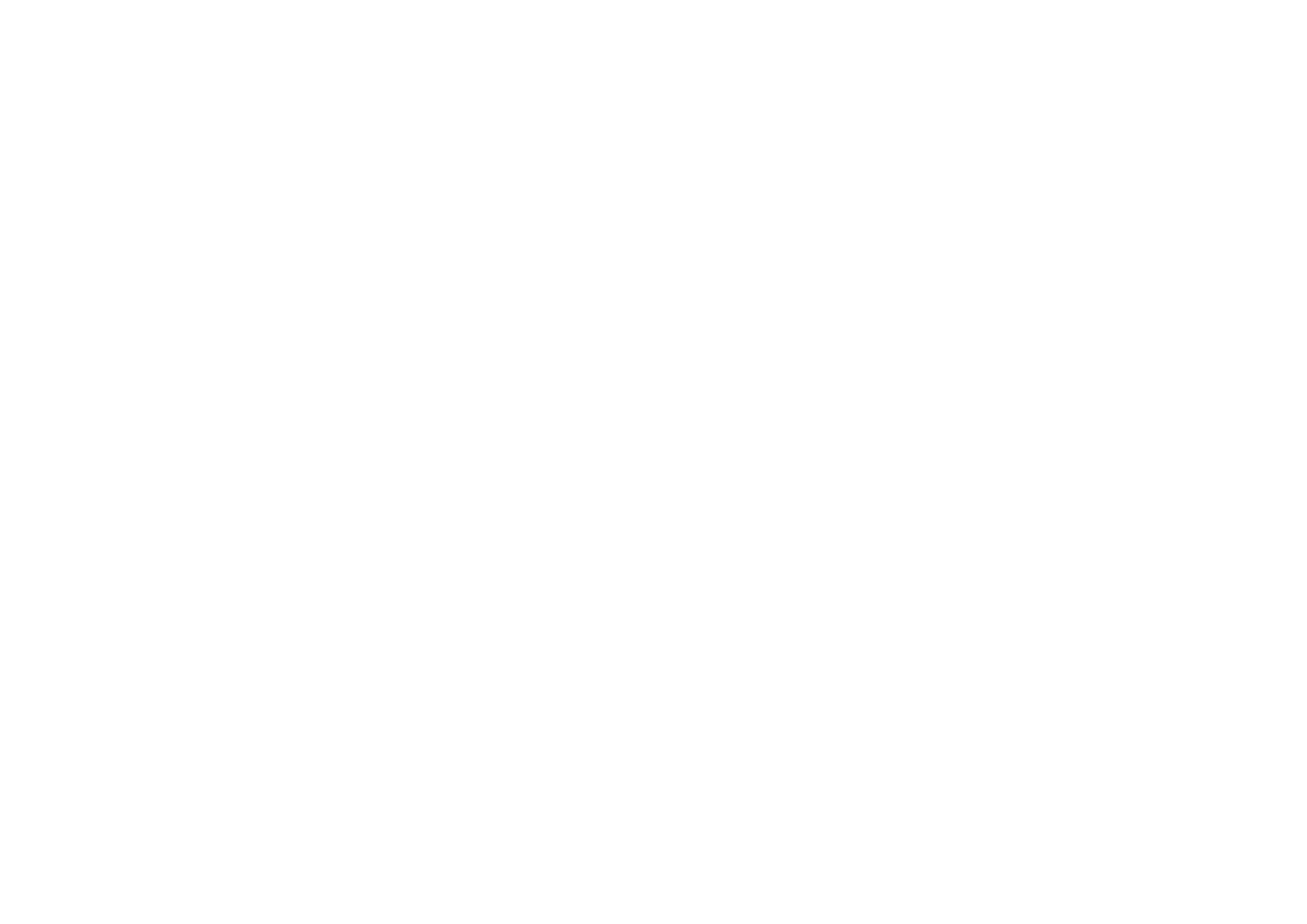## Office of the Dean, School of Physical & Mathematical Sciences University of Kashmir, Srinagar

|           | Criteria for Short-listing of candidates for Interview for the Post of Assistant Professors in Universities-2019-2020 |                                                                                                                                                               |                                         |                                         |                                        |                                                                                                              |                          |                                                                                                                      |                                                                          |                               |                               |  |  |  |
|-----------|-----------------------------------------------------------------------------------------------------------------------|---------------------------------------------------------------------------------------------------------------------------------------------------------------|-----------------------------------------|-----------------------------------------|----------------------------------------|--------------------------------------------------------------------------------------------------------------|--------------------------|----------------------------------------------------------------------------------------------------------------------|--------------------------------------------------------------------------|-------------------------------|-------------------------------|--|--|--|
| S.<br>No. | Name of the<br>Candidate                                                                                              | <b>Academic Record</b><br>3. Graduation:<br>a) $80\%$ & above<br>b) 60% to less than 80% = 13<br>c) 55% to less than 60% = 10<br>d) 45% to less than 55% = 05 | $= 15$                                  | 1. M.Phil.<br>1.60% $&$<br>above $= 07$ | 1. NET with<br><b>JRF</b><br>07 Points | <b>Awards</b><br>International/National<br>level (Awards given by<br>International<br>Organizations/Governme | Academic<br><b>Score</b> | Research<br>Publications (2)<br>marks for each<br>research<br>publications<br>published in Peer-<br>Reviewed or UGC- | Teaching /<br>Post<br>Doctoral<br>Experience<br>(2 marks for<br>one year | <b>Total</b><br>out of<br>100 | $A$ "<br><b>Reduced</b><br>to |  |  |  |
|           |                                                                                                                       | 4. Post Graduation :<br>a) $80\%$ & above<br>$= 25$<br>b) 60% to less than 80% = 23<br>c) 55% (50% in case of                                                 |                                         | 2.55% to<br>less than<br>$60\% = 05$    | <b>2. NET</b><br>05 Points             | nt of India/Government<br>of India recognized<br>National level Bodies                                       |                          | listed Journals)                                                                                                     | each)                                                                    |                               |                               |  |  |  |
|           |                                                                                                                       | PWD) to less than 60%                                                                                                                                         | SC/ST/OBC (non-creamy layer) /<br>$=20$ | 2. Ph.D.<br>30 points                   | 3.SLET/SET<br>03 Points                | 03 Points<br>State-Level (Awards<br>given by State<br>Government)                                            | (MM: 80)                 | 10 points                                                                                                            | 10 points                                                                |                               | (MM:70)                       |  |  |  |
|           |                                                                                                                       | <b>Graduation</b>                                                                                                                                             | Post                                    |                                         |                                        | 02 Points                                                                                                    |                          |                                                                                                                      |                                                                          |                               |                               |  |  |  |
|           |                                                                                                                       | (15)                                                                                                                                                          | <b>Graduation</b><br>(25)               | $M.Phil. +$<br>Ph. D. Max<br>(30)       | <b>JRF/NET/SET</b><br>Max(07)          | In Awards category<br><b>Max</b><br>(03)                                                                     |                          | Max(10)                                                                                                              | Max(10)                                                                  |                               |                               |  |  |  |
| 05        | Mr. Saqib Mubarak<br>(Main/South<br>Campus)                                                                           | 13                                                                                                                                                            | 23                                      | 30                                      | 03                                     |                                                                                                              | 69                       | 10                                                                                                                   | 00                                                                       | 79                            | 55.3                          |  |  |  |
| 06        | Mr. Ishfaq Ahmad Dar<br>(Main Campus)                                                                                 | 13                                                                                                                                                            | 23                                      | 30                                      |                                        |                                                                                                              | 66                       | 10                                                                                                                   | 0.67                                                                     | 76.6                          | 53.6                          |  |  |  |
| 07        | Mr. Ahsan Ul Haq<br>Lone<br>(Main/south<br>Campus)                                                                    | 13                                                                                                                                                            | 23                                      | 30                                      | 05                                     |                                                                                                              | 71                       | 10                                                                                                                   | ---                                                                      | 81                            | 56.7                          |  |  |  |
| 08        | Mr. Sajad Ahmad Pary<br>(Main/South<br>Campus)                                                                        | 13                                                                                                                                                            | 23                                      | 30                                      | $- - -$                                |                                                                                                              | 66                       | 10                                                                                                                   | 2.58                                                                     | 78.5                          | 55.0                          |  |  |  |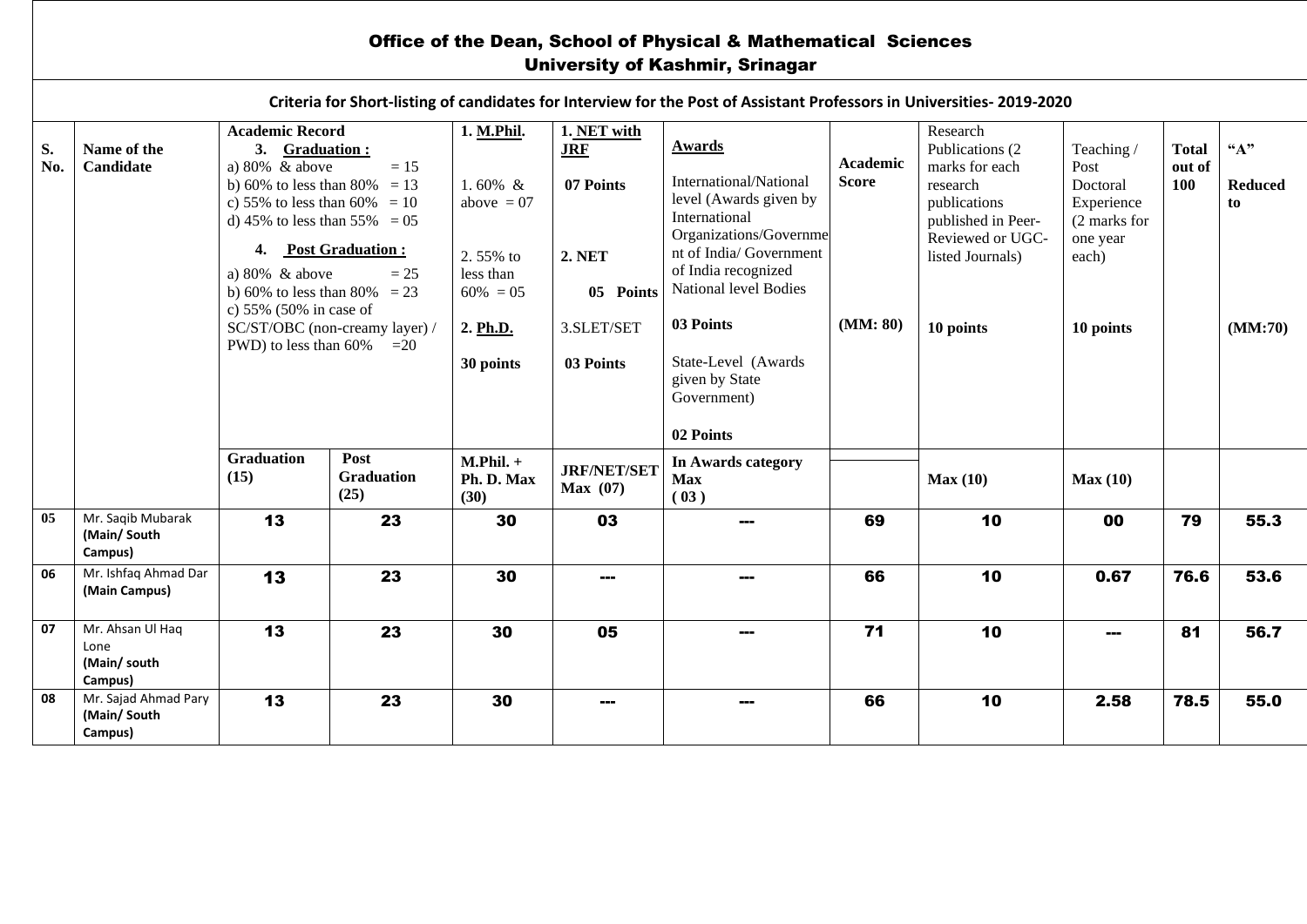|           | <b>Office of the Dean, School of Physical &amp; Mathematical Sciences</b><br><b>University of Kashmir, Srinagar</b>   |                                                                                                                                                                                                                                                                                                                                                                        |                                   |                                                                                                           |                                                                                                 |                                                                                                                                                                                                                                                                                        |                             |                                                                                                                                                       |                                                                                               |                                  |                                          |  |  |
|-----------|-----------------------------------------------------------------------------------------------------------------------|------------------------------------------------------------------------------------------------------------------------------------------------------------------------------------------------------------------------------------------------------------------------------------------------------------------------------------------------------------------------|-----------------------------------|-----------------------------------------------------------------------------------------------------------|-------------------------------------------------------------------------------------------------|----------------------------------------------------------------------------------------------------------------------------------------------------------------------------------------------------------------------------------------------------------------------------------------|-----------------------------|-------------------------------------------------------------------------------------------------------------------------------------------------------|-----------------------------------------------------------------------------------------------|----------------------------------|------------------------------------------|--|--|
|           | Criteria for Short-listing of candidates for Interview for the Post of Assistant Professors in Universities-2019-2020 |                                                                                                                                                                                                                                                                                                                                                                        |                                   |                                                                                                           |                                                                                                 |                                                                                                                                                                                                                                                                                        |                             |                                                                                                                                                       |                                                                                               |                                  |                                          |  |  |
| S.<br>No. | Name of the<br>Candidate                                                                                              | <b>Academic Record</b><br>5. Graduation:<br>a) $80\%$ & above<br>$=15$<br>b) 60% to less than 80% = 13<br>c) 55% to less than 60% = 10<br>d) 45% to less than 55% = 05<br>6.<br><b>Post Graduation:</b><br>a) $80\%$ & above<br>$= 25$<br>b) 60% to less than 80% = 23<br>c) $55\%$ (50% in case of<br>SC/ST/OBC (non-creamy layer) /<br>PWD) to less than $60\%$ = 20 |                                   | 1. M.Phil.<br>1.60% $\&$<br>above $= 07$<br>2.55% to<br>less than<br>$60\% = 05$<br>2. Ph.D.<br>30 points | 1. NET with<br><b>JRF</b><br>07 Points<br><b>2. NET</b><br>05 Points<br>3.SLET/SET<br>03 Points | Awards<br>International/National<br><b>Score</b><br>level (Awards given by<br>International<br>Organizations/Governm<br>ent of India/<br>Government of India<br>recognized National<br>level Bodies<br>03 Points<br>State-Level (Awards)<br>given by State<br>Government)<br>02 Points | <b>Academic</b><br>(MM: 80) | Research<br>Publications (2)<br>marks for each<br>research<br>publications<br>published in Peer-<br>Reviewed or UGC-<br>listed Journals)<br>10 points | Teaching/<br>Post<br>Doctoral<br>Experience<br>(2 marks for<br>one year<br>each)<br>10 points | <b>Total</b><br>out<br>of<br>100 | ``A"<br><b>Reduced</b><br>to.<br>(MM:70) |  |  |
|           |                                                                                                                       | <b>Graduation</b><br>(15)                                                                                                                                                                                                                                                                                                                                              | Post<br><b>Graduation</b><br>(25) | $M.Phil. +$<br>Ph. D. Max<br>(30)                                                                         | <b>JRF/NET/SET</b><br>Max(07)                                                                   | In Awards category<br><b>Max</b><br>(03)                                                                                                                                                                                                                                               |                             | Max(10)                                                                                                                                               | Max(10)                                                                                       |                                  |                                          |  |  |
| 09        | Mr. Aadil Hussain Dar<br>(Main/South<br>Campus)                                                                       | 10                                                                                                                                                                                                                                                                                                                                                                     | 23                                | 30                                                                                                        | 03                                                                                              |                                                                                                                                                                                                                                                                                        | 66                          | 10                                                                                                                                                    | 04                                                                                            | 80                               | 56.0                                     |  |  |
| 10        | Mr. Abrar Ahmad<br>(Main Campus)                                                                                      | 13                                                                                                                                                                                                                                                                                                                                                                     | 23                                | 30                                                                                                        | ---                                                                                             |                                                                                                                                                                                                                                                                                        | 66                          | 10                                                                                                                                                    | ---                                                                                           | 76                               | 53.2                                     |  |  |
| 11        | Mr. Zahoor Ahmad<br>Rather<br>(Main/South<br>Campus)                                                                  | 13                                                                                                                                                                                                                                                                                                                                                                     | 23                                | 30                                                                                                        | 05                                                                                              |                                                                                                                                                                                                                                                                                        | 71                          | 10                                                                                                                                                    | ---                                                                                           | 81                               | 56.7                                     |  |  |
| 12        | Mr. Shahid Ahmad W<br>(Main /South<br>Campus)                                                                         | 13                                                                                                                                                                                                                                                                                                                                                                     | 23                                | 30                                                                                                        | ---                                                                                             | ---                                                                                                                                                                                                                                                                                    | 66                          | 10                                                                                                                                                    | 3.5                                                                                           | 79.5                             | 55.65                                    |  |  |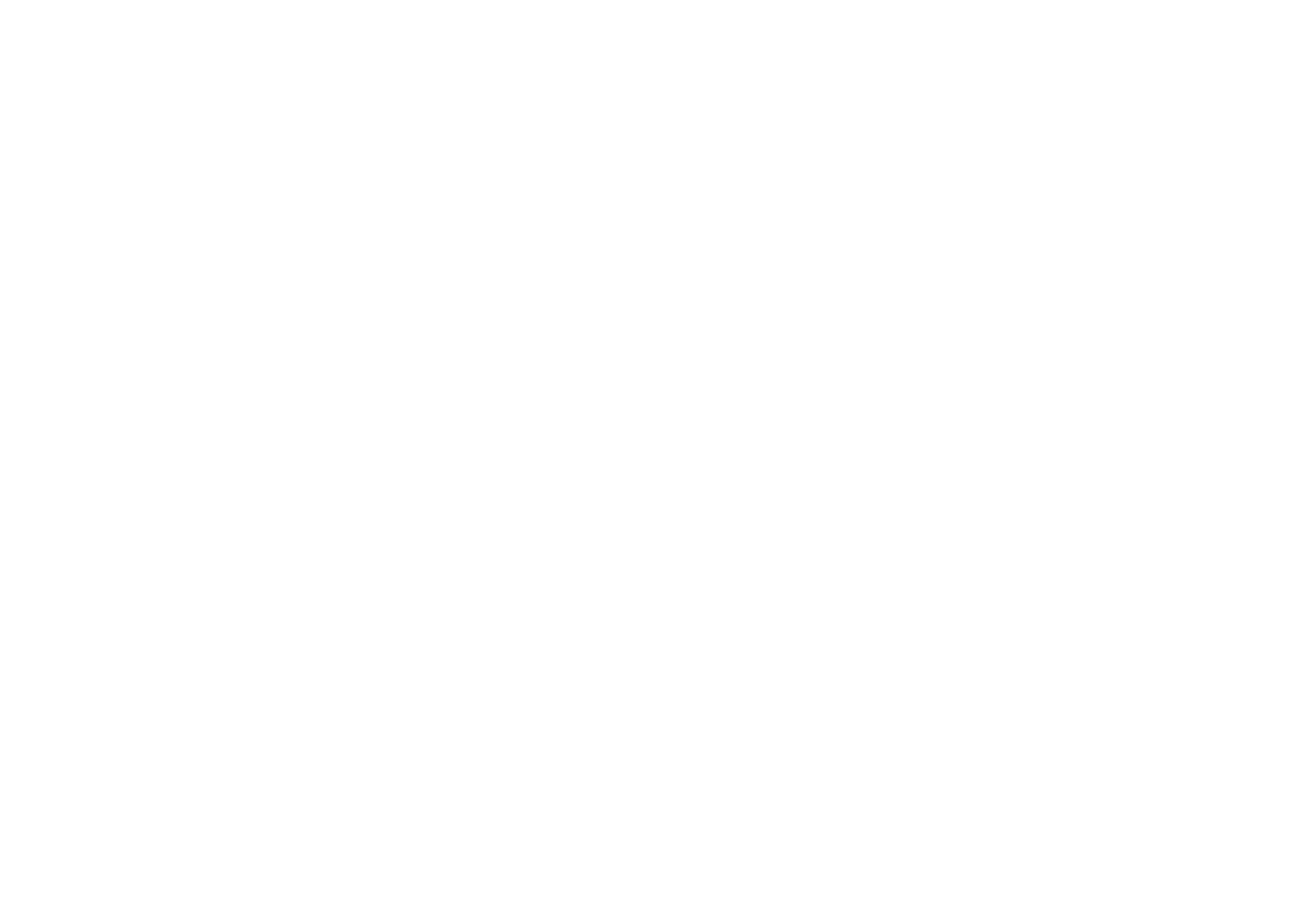## Office of the Dean, School of Physical & Mathematical Sciences University of Kashmir, Srinagar

|           |                                                                                                       |                                                                                                                                                               |                                                                    |                                                                        |                                        | Criteria for Short-listing of candidates for Interview for the Post of Assistant Professors in Universities-2019-2020 |                                |                                                                                           |                                                    |                               |                              |  |         |
|-----------|-------------------------------------------------------------------------------------------------------|---------------------------------------------------------------------------------------------------------------------------------------------------------------|--------------------------------------------------------------------|------------------------------------------------------------------------|----------------------------------------|-----------------------------------------------------------------------------------------------------------------------|--------------------------------|-------------------------------------------------------------------------------------------|----------------------------------------------------|-------------------------------|------------------------------|--|---------|
| S.<br>No. | Name of the<br>Candidate                                                                              | <b>Academic Record</b><br>7. Graduation:<br>a) $80\%$ & above<br>b) 60% to less than 80% = 13<br>c) 55% to less than 60% = 10<br>d) 45% to less than 55% = 05 | $=15$                                                              | 1. M.Phil.<br>1.60% $&$<br>above $= 07$                                | 1. NET with<br><b>JRF</b><br>07 Points | Awards<br>International/National<br>level (Awards given by<br>International<br>Organizations/Governme                 | Academic<br><b>Score</b>       | Research<br>Publications (2<br>marks for each<br>research<br>publications<br>published in | Teaching/<br>Post<br>Doctoral<br>Experienc<br>e(2) | <b>Total</b><br>out of<br>100 | ``A"<br><b>Reduced</b><br>to |  |         |
|           | 8. Post Graduation:<br>a) $80\%$ & above<br>b) 60% to less than 80% = 23<br>c) $55\%$ (50% in case of | $= 25$                                                                                                                                                        | <b>2. NET</b><br>2.55% to<br>less than<br>$60\% = 05$<br>05 Points | nt of India/Government<br>of India recognized<br>National level Bodies |                                        | Peer-Reviewed<br>or UGC-listed<br>Journals)                                                                           | marks for<br>one year<br>each) |                                                                                           |                                                    |                               |                              |  |         |
|           |                                                                                                       | SC/ST/OBC (non-creamy layer) /<br>PWD) to less than 60%<br>$=20$                                                                                              |                                                                    | 2. Ph.D.<br>30 points                                                  |                                        |                                                                                                                       | 3.SLET/SET<br>03 Points        | 03 Points<br>State-Level (Awards<br>given by State                                        | (MM: 80)                                           | 10 points                     | 10 points                    |  | (MM:70) |
|           |                                                                                                       |                                                                                                                                                               |                                                                    |                                                                        |                                        | Government)<br>02 Points                                                                                              |                                |                                                                                           |                                                    |                               |                              |  |         |
|           |                                                                                                       | <b>Graduation</b><br>(15)                                                                                                                                     | Post<br>Graduation<br>(25)                                         | $M.Phil. +$<br>Ph. D. Max<br>(30)                                      | <b>JRF/NET/SET</b><br>Max(07)          | In Awards category<br><b>Max</b><br>(03)                                                                              |                                | Max(10)                                                                                   | Max(10)                                            |                               |                              |  |         |
| 13        | Mr. Saleem Yousuf<br>(Main/South<br>Campus)                                                           | 13                                                                                                                                                            | 25                                                                 | 30                                                                     | ---                                    | ---                                                                                                                   | 68                             | 10                                                                                        | 3.67                                               | 81.6                          | 57.1                         |  |         |
| 14        | Mr. Mohd Irfan<br>(South Campus)                                                                      | 13                                                                                                                                                            | 23                                                                 | 30                                                                     | 07                                     |                                                                                                                       | 73                             | 10                                                                                        | ---                                                | 83.0                          | 58.1                         |  |         |
| 15        | Mr. Aaqib Iqbal<br>(Main Campus)                                                                      | 10                                                                                                                                                            | 23                                                                 | 30                                                                     | 05                                     | ---                                                                                                                   | 68                             | 10                                                                                        | 03                                                 | 81                            | 56.7                         |  |         |
| 16        | Mr. Mohamd Saleem<br>Lone<br>(Main Campus)                                                            | 13                                                                                                                                                            | 23                                                                 | 30                                                                     | 03                                     |                                                                                                                       | 69                             | 10                                                                                        | 8.5                                                | 87.5                          | 61.2                         |  |         |